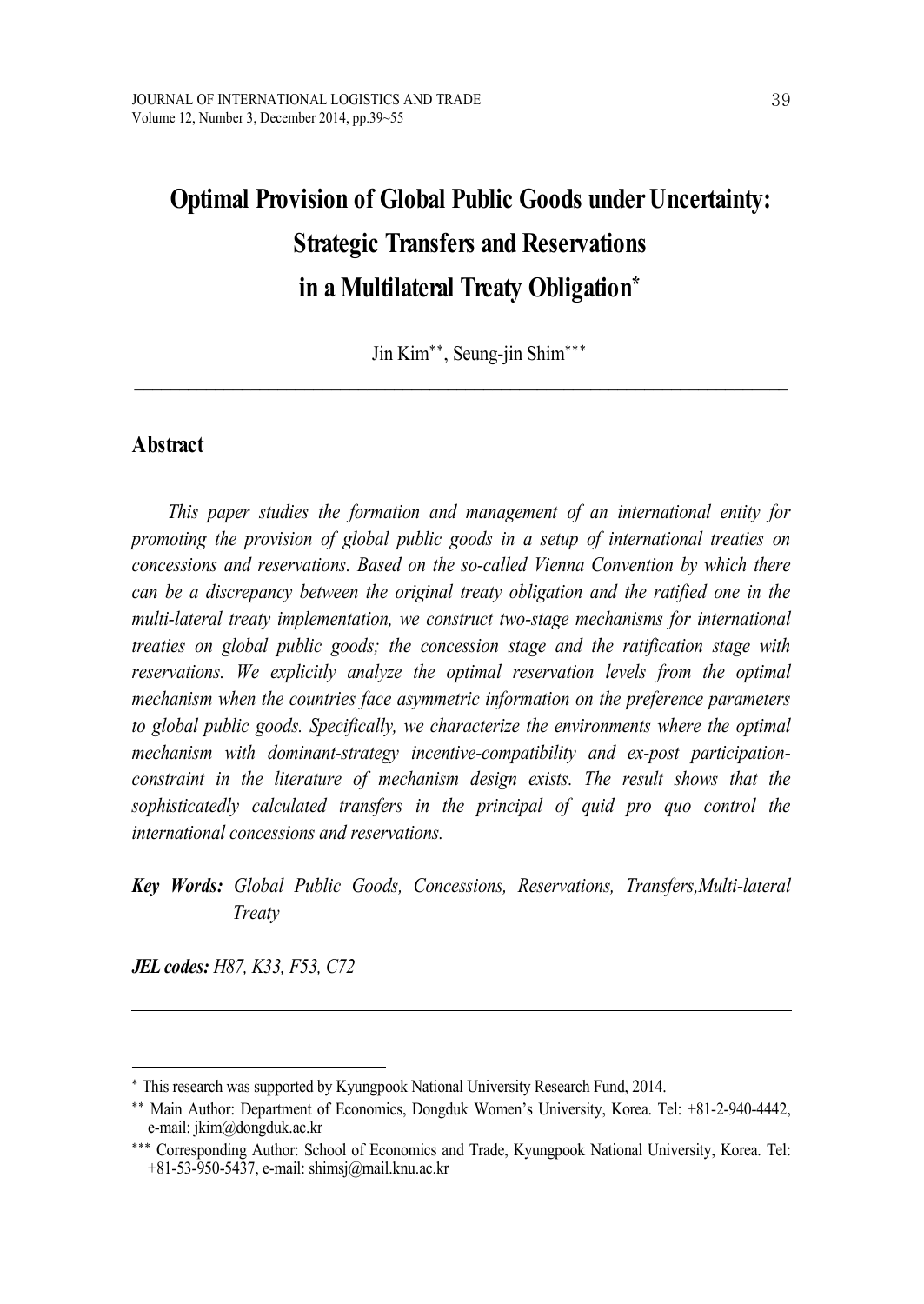## **1. Introduction**

The importance of global public goods (GPGs) has recently grown in various fields such as environments, diseases, and financial crises in the realm of the world. In particular, the demand for GPGs has been increasing apace with globalization. 1) We have also recognized that net benefits from GPGs get large and pervasive. In some extreme cases of GPGs, as Sandler (1997) points out, the benefits disperse worldwide; for instance, efforts to curb global warming, to reduce ozone-depleting chlorofluorocarbon (CFC) emissions or CO2-emissions, to map the human genomes, or to preserve the earth's biodiversity. However, GPGs always have the characteristics of having free rider problems and underproduction.

International cooperative arrangement to supplying GPGs is normally codified in international treaties, as Barrett (2001) presents. We observe that before the Vienna Convention in 1969 it used to be conventional that, in order to promote the agreement and stability of international treaties, the countries involved are not allowed to consider voluntary reservations or side payments. However, there has been a dramatic change in the international conventions on the introduction of side payments and voluntary reservations. Now it is not a new phenomenon that the countries involved would like to think of side payments or transfers such as in the international environmental agreements, 2) or voluntary reservations such as in the 1969 Vienna Convention. 3)

This paper investigates international treaties on the provision of GPGs such as international environment agreements within the viewpoint of concessions, reservations, and transfers formally in the framework of mechanism design. The focal point of this study is on informational incompleteness under which we model the situation where the countries involved would like to set up an optimal mechanism of international treaties when there is informational asymmetry on the preference to GPGs among them. Thus, we model the situation where the countries involved may do strategic actions (for concessions, reservations, and transfers) in the given games consisting of the mechanism (as the international treaty) and any realized state (of each country's private information on the preference to GPGs).

Specifically, we are concerned about the conventional two-stage approach for the agreement and revision of the international treaty on the CO2-emissions reduction. In the Kyoto Protocol we find a separation between the agreement and ratification as in the

<sup>1)</sup> See Sandler (1997), Kaul, Grunderg and Stern (1999), and Ferroni and Mody (2002).

<sup>2)</sup> Barrett (2001) studies the feature of side payments in the international environmental agreements.

<sup>3)</sup> Refer to Fon and Parisi (2003) for reservations.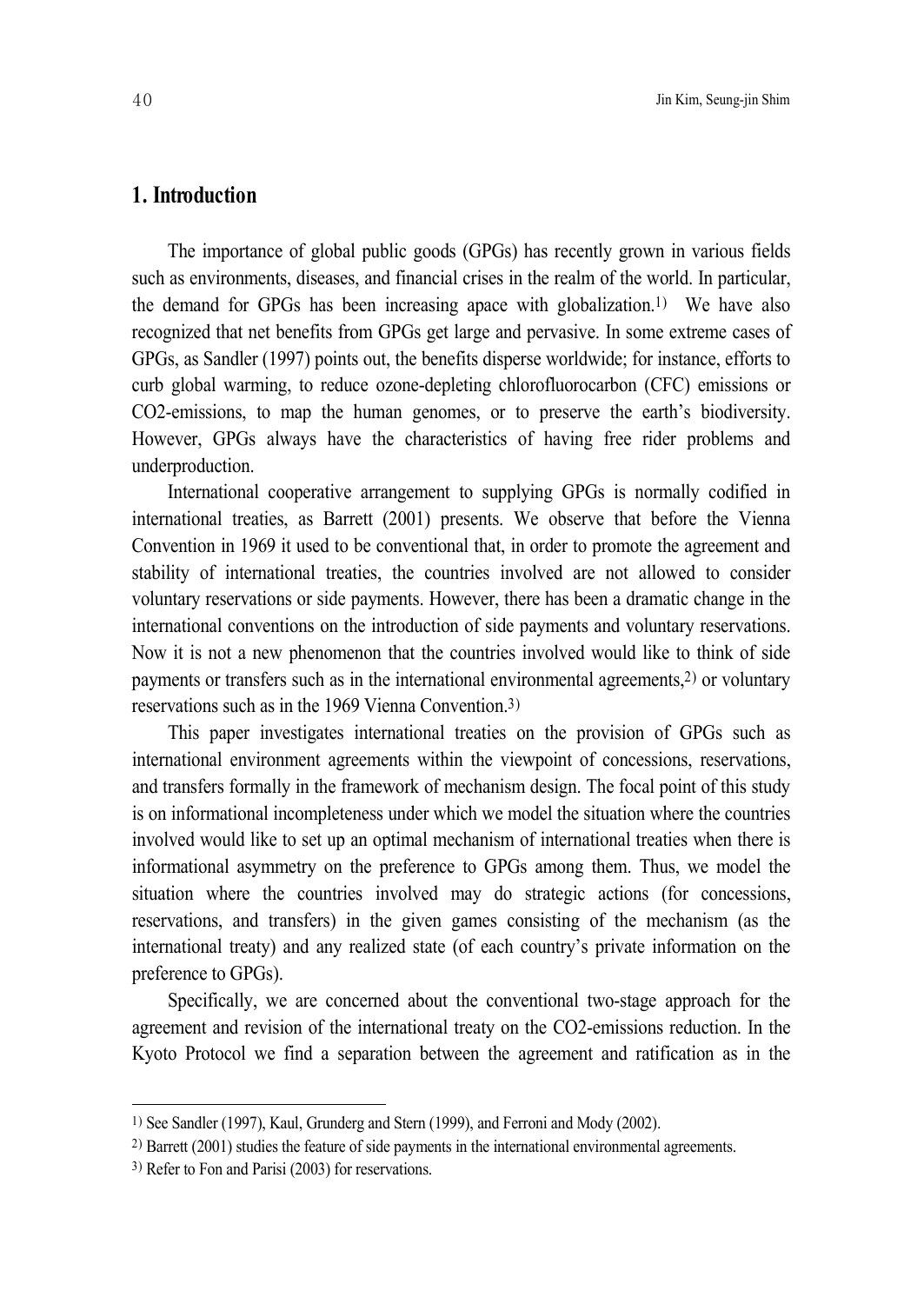general cases of the international treaties. That separation improves the speed of the agreement at the outset and concretely incorporates the ratification of the reservation level later in each country.

For the purpose of analysis, therefore, we will consider two-stage mechanisms; the first stage for concessions and the second one for ratification/reservations. 4) At the stage of concessions, the countries involved meet and form a treaty for the amount of GPGs and each country's contribution limit. At the stage of reservations or ratifications, each country ratifies the level of concessions with reservation modifications.

As sure, at the transition from the concession stage to the ratification stage there would be a kind of information refinement on the uncertainty. We observe that for the case of CO2-emission reduction, the preference for the global contribution to the reduction become clearer as time goes. Therefore, we may think the type set of the preference parameter gets refined as time goes.

Fon and Parisi(2003) analyze the optimal level of reservations mainly in a two-country model. Referring to the role of the Vienna Convention in 1969 on modern treaty-making, they characterize treaty ratifications in a bilateral treaty within the framework of Prisoners' Dilemma games. They show the possibility of voluntary reservations as a Nash equilibrium in the setup of complete information in the sense that every country's benefit and cost parameters are common knowledge.

Our study departs from the analysis of Fon and Parisi(2003) in two ways. First of all, we admit the incompleteness of information in that every country's benefit parameters are private information. 5) Secondly, we will use the well-developed analytical tool of mechanism design. Especially, we think the ex post participation constraint should be required in international treaties. Thus, we will use dominant-strategy incentive-compatible mechanisms in the literature of mechanism design.

Based on the convention that there is a discrepancy between the original treaty obligation and the ratified one in the multi-lateral treaty implementation, we select the ratification levels of the countries as the choice variables in an economic model. We explicitly analyze the optimal reservation levels of the optimal mechanism when countries face asymmetric information on the ratification levels. Specifically, we characterize the environments where the optimal mechanism with incentive compatibility and participation constraint in the literature of mechanism design exists.

<sup>4)</sup> Fon and Parisi (2003) analyze the characterization of the Vienna Convention in the viewpoint of law economics. They introduce an economic model to analyze the mechanism of concessions and reservations in the history of international treaties.

<sup>5)</sup> We delay the analysis for the cost uncertainty later and assume that the unit cost from the private good to the contribution is the same over countries.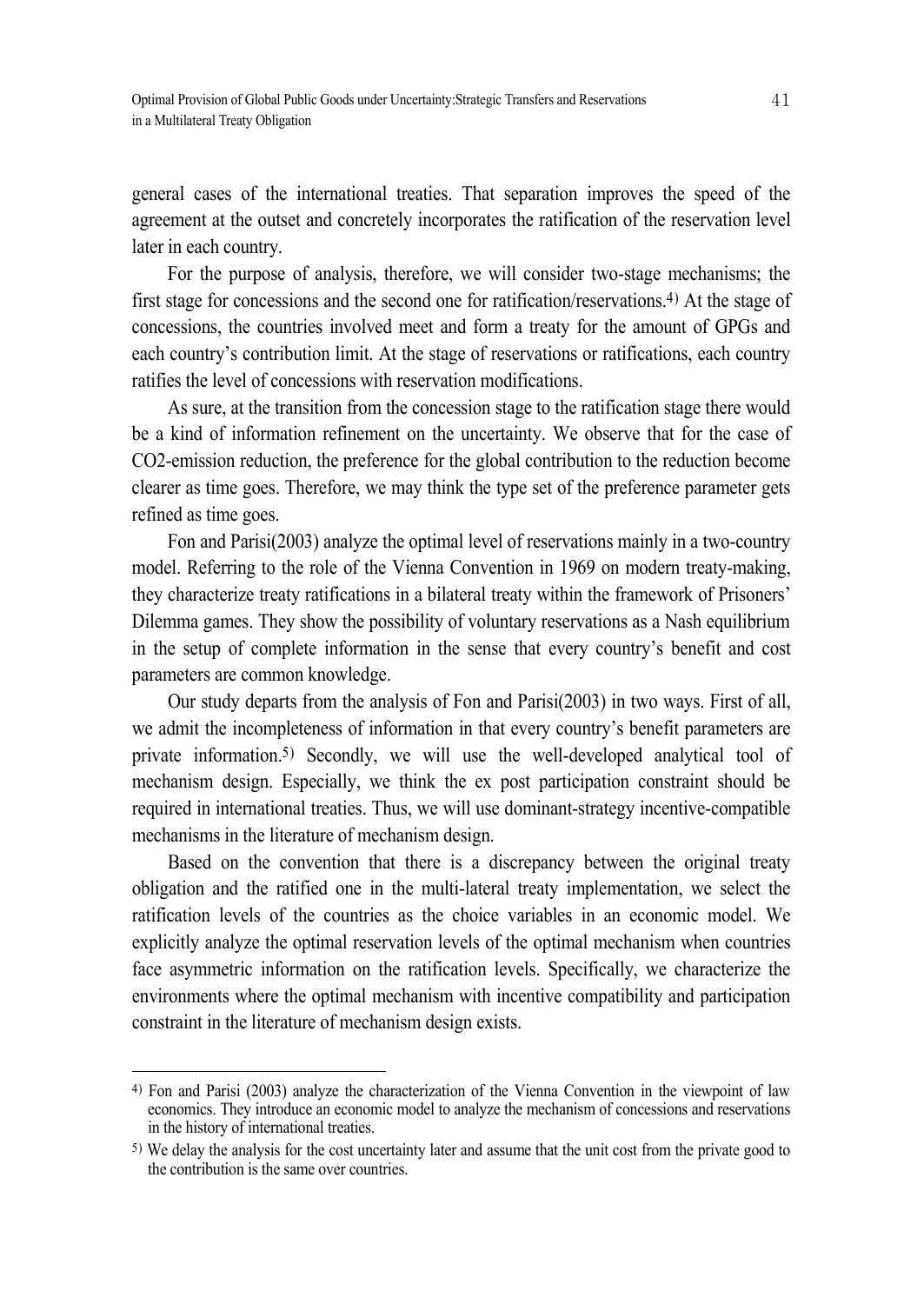Theoretically, by using the expenditure minimization behavior, 6) we can formalize indirect utility functions as valuation functions in game theory, to which we add mechanisms with message spaces and the decision rules of reallocations and monetary transfers. Based on the mechanism design theory of the Groves mechanisms, we analyze a possibility of dominant-strategy incentive mechanisms with transfers in the case of preference uncertainty.

We propose an alternative division method of the potential surplus from the international treaty over GPGs in contrast to the literature of the Groves mechanisms. Our proportional division of the surplus admits a kind of fairness in that the country with higher preference parameter values may receive larger surplus in a proportional way eventually in average. We finally characterize a necessary and sufficient condition for the existence of that mechanism. 7)

This paper consists of 5 sections. The second section introduces our basic model of incomplete information on the preference of the countries to GPGs. Section 3 lays out the contents of the literature of the Groves mechanisms, constructs incentive mechanisms, and supplies a characterization proposition for the optimal mechanism with dominant-strategy incentive compatibility and ex post participation constraint. Section 4 discusses the meaning of the proposition in a two-country case and deals with the implication of our result into the international treaty practices. Section 5 concludes.

## **2. Model**

We assume that there are  $n$  countries being interested in forming an international treaty on the contributions to a global public good (GPG). Specifically, we may think about the international treaty on the CO2-reduction activities. Thus, there are two goods in the world in our model; a global public good and a private good. According to the tradition in the literature of global public goods, we restrict our attention to quasi-linear welfare functions;  $u^i(x_i, G) = x_i + \theta_i In(G)$  for country *i* where  $\theta_i$  is the degree of preferring GPG to the private good and  $x_i$  is the consumption level of the private good for country i. Here, the amount G of GPG consists of each country  $i$ 's contribution  $z_i$  of GPG, which is transformed from the private good  $x_i$ ; Thus,  $G = z_1 + z_2 + \cdots + z_n$ . By assuming that  $x_i$  is the numeraire good, country *i*'s budget constraint would be  $x_i + p z_i = Y_i$ , where p

<sup>6)</sup> See Ihori (1994, 1996) for its development in the context of international public goods.

<sup>7)</sup> Laffont and Martimort (2005) recently analyze the design of incentive mechanisms for the provision of transnational public goods under asymmetric information among countries.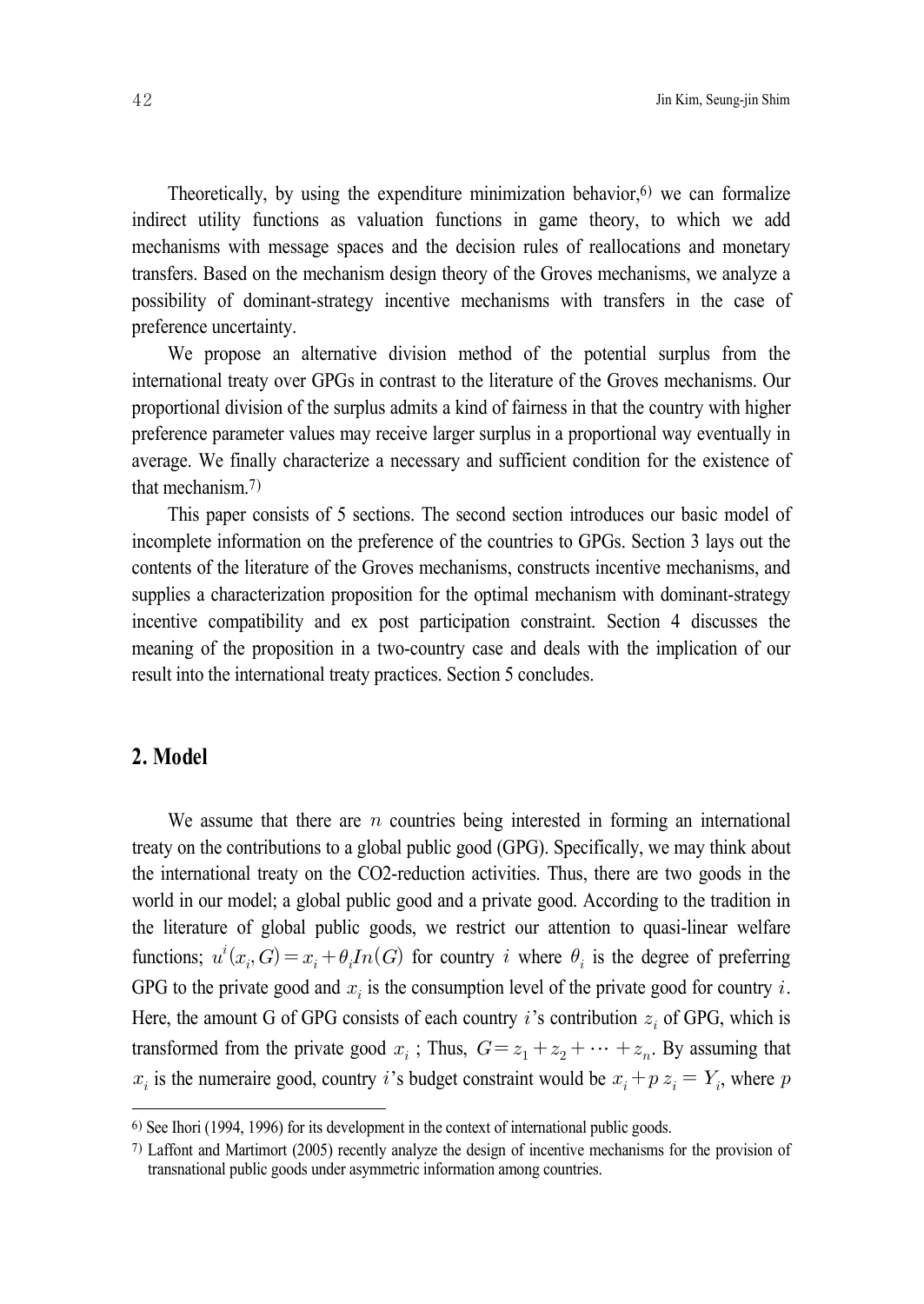denotes the common unit cost for producing  $z_i$  and  $Y_i$  denotes the income of the country i.

We assume that  $p$  and  $Y_i$ 's are given fixed and regarded as public information in the sense of common knowledge, and that  $\theta_i$ 's are private information called i's types. Let  $\Theta_i = \left[\theta_i, \overline{\theta_i}\right]$  be the set of i's types with  $\theta_i > 0$ . Let us decompose the state set  $\Theta = \prod_i \Theta_i$  into *n* subsets; for each  $i, \Theta^* = {\theta \in \Theta | \theta_i = \max_j \theta_j}$  is the set of the states where country  $i$  has the highest preference parameter.

We consider two stages of an international treaty in a strategic sense; the first stage for concessions and the second for reservations from ratifications. At the stage of concessions, the countries meet and form a treaty for the amount of G and each nation's contribution limit. At the stage of reservations, each country ratifies the level of concession with a possible reservation modification. Our assumption of two-stage treaty-formation seems to be natural in international treaties.

At the stage of concessions in a treaty, the countries involved would like to join a treaty on providing GPGs as many as possible. However, the types of countries are not realized at this moment. The important thing to be done by the countries at this stage, then, is how to take a kind of uncertainty about the degree of preferring GPG.

There are two approaches to that uncertainty. On the one hand, the Bayesian approach uses the distribution function on type sets. On the other hand, the Groves approach in the sense of dominant strategy incentives does not use any kind of detailed information on the distribution function. In the international society where there is lack of distribution function, the Groves approach would be selected. That means that at any case the international treaty should provide the optimal level of GPG and maintain any kind of monetary transfers for incentives.

By assuming that each country  $i$  takes the very conservative stance for uncertainty at the outset of an agreement, an international treaty would be formalized based on the assumed case  $\overline{\theta_i}$  of the highest degree of preferences for GPG. Then, the Pareto optimal allocation at  $\overline{\theta_i}$  could be decided as the concession ceiling for country i. Formally, for each  $i, \overline{V_i} = \frac{\overline{\theta_i}}{p}$  $\overline{\theta_i}$  would be the concession ceiling and  $\overline{x_i} = Y_i - \overline{\theta_i}$  would be the minimal consumption level of private good. Thus,  $\overline{G} = \frac{1}{p} \sum_{j} \overline{\theta_j}$  would be the maximal level of GPG at the very conservative stance. We here assume that the level of concessions in an international treaty, determined as  $\overline{V_i}(\theta) = \frac{\overline{\theta_j}}{p}$  $\frac{\overline{\theta_j}}{\theta_j}$  for any country j, is prepared for any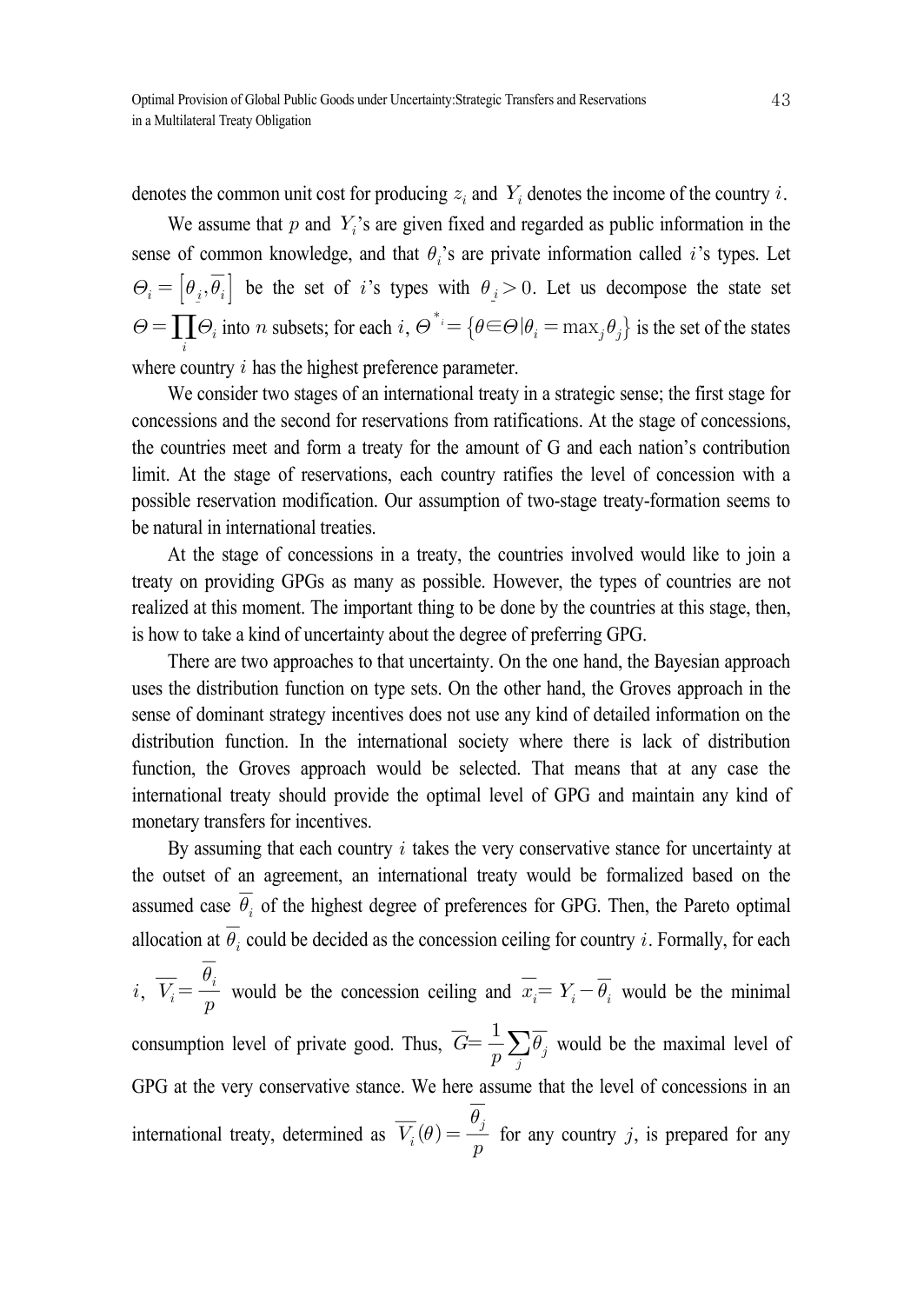possible future 'state of nature'  $\theta$  of the world. Of course, the countries involved know that that level is functioned as the maximal level of concessions and that they will later have a chance to having reservations from that level at the stage of ratification. We observe that the concession levels in our setup are heterogeneous among countries. In reality, there is diversity on the concession levels for the CO2-reduction contributions over countries, especially between the developed and the developing countries.

At the stage of ratification, the types of countries are realized and the mechanism based on the international treaty is operated. The information on the types is revealed at this moment. However, the information on the preferences is private, thus there may be asymmetry in information. It is well known that there is a free rider problem in that situation. There is an incentive to understate the importance of the GPG in order to reduce the contribution for the GPG because of externality and asymmetric information. Since each country *i* knows her preference parameter  $\theta_i$  and is only aware of the distribution of the other country's preference parameters, one of the important roles of the international entity would be how to obtain the true information about  $\theta_i$ 's from the member countries through an incentive compatible mechanism.

In order to implement the first-best allocation, we assume that the international entity use the Groves mechanism in the literature of mechanism design. Thus, we assume that the countries involved make the international entity install an international agency that collects the reports on types from the member countries and decides allocations and transfers for the member countries.

The optimal level of ratification through the legistrative process in each country would be calculated if there is complete information on the preference parameter  $\theta$ . In a sense, the optimal level would be obtained as a byproduct from the Pareto optimal allocation in the case of complete information. The Pareto allocation is that, for each *i* at  $\theta$ ,  $z_i(\theta) = \frac{\theta_i}{p}$  $\frac{\theta_i}{\ }$  and  $x_i(\theta) = Y_i - \theta_i$ , thus  $G(\theta) = \frac{1}{p} \sum_i \theta_i$ . Let A be the set of all the feasible outcomes with

 $(x_1, \dots, x_n, z_1, \dots, z_n) \in A$ . Then, by using indirect utility functions from the abovementioned method, we may set up a valuation function  $v_i(\cdot, \theta_i)$  over A for each type  $\theta_i$ . Specifically, the payoff of country i with type  $\theta_i$  from the reports  $\hat{\theta}$  is

$$
v_i((x(\hat{\theta}), z(\hat{\theta})), \theta_i) = \theta_i In(\frac{1}{p} \sum_k \hat{\theta_k}) + Y_i - \hat{\theta_i}
$$
\n(1)

We can verify that the valuation functions in (1) satisfy the convexity condition of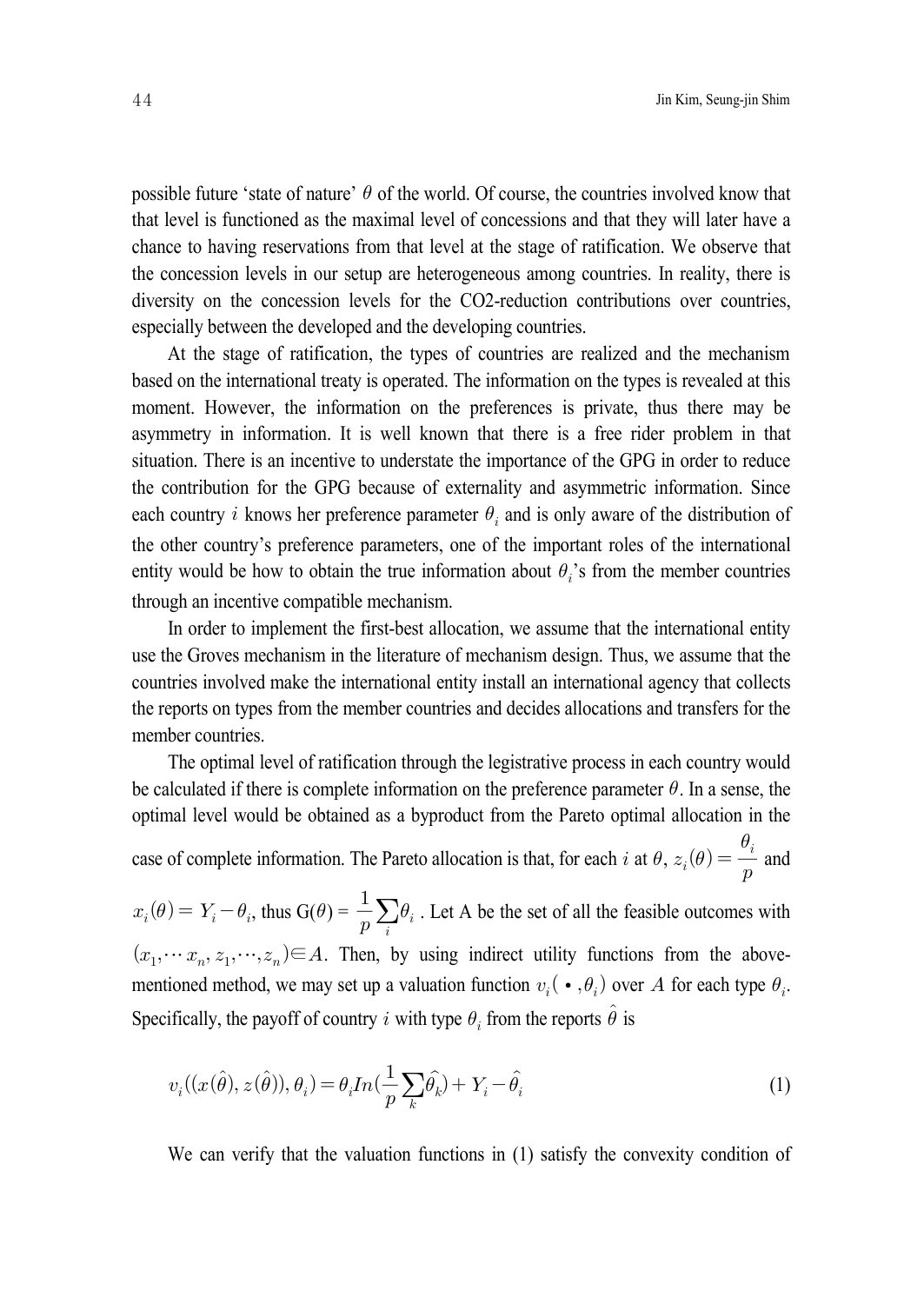Holmström (1979). Thus, by following Makowski and Mezzetti (1994), we can apply the Groves mechanism into our setup.

Before the formal analysis of the Groves mechanism in Section 3, we now explain why we focus on the Groves mechanism. As in the case of CO2-emission reductions, the countries involved face uncertainty on preference parameters without any kind of knowledge on distribution functions. In addition, the international society should concern about the worst case of uncertainty at the very conservative stance. Therefore, we prefer the Groves mechanisms to Bayesian mechanisms in our international treaty-making environment.

We will develop the conservative concessions at the first stage with a possibility of reservations at the second stage. To do this purpose, we can think several alternative mechanisms such as (i) the status quo without a certain mechanism, (ii) a Nash equilibrium without transfers, and (iii) an optimal reservation mechanism with transfers. "No mechanism" in (i) means that there is no explicit and intentional concern on an international entity in the international society. Then the concessions given already are to be just an empty promise without any commitment.

Nash equilibrium without transfers in (ii) is a la Ihori (1994, 1996). Even though there is an improvement on the level of international treaty, that level out of Nash equilibrium is below the optimal level.

Optimal reservation mechanism with transfers in (iii) would be constructed a la Groves and Loeb (1975). The international level of ratification is optimal and there are monetary transfers among the member countries. Section 3 will show the formal analysis of the mechanism design in the context of international treaties.

## **3. Incentive Mechanisms under Preference Uncertainty**

A direct mechanism<sup>8</sup>) is denoted by  $\Theta$ ,  $\lt s$ ,  $t$   $>$  where  $\Theta$  is the message space of the type reports and  $\langle s, t \rangle$  is an outcome function. The outcome function consists of a decision rule  $s: \Theta \to A$  and a transfer scheme  $t = (t_1, \dots, t_n)$  with  $t_1: \Theta \to \mathbb{R}$ . We will abuse the notation  $\langle s, t \rangle$  for a direct mechanism. Given  $\langle s, t \rangle$ , the payoff of country i with type  $\theta_i$  from a report composite  $\hat{\theta}$  is  $v_i(s(\hat{\theta}), \theta_i) + t_i(\hat{\theta})$  where  $v_i$  is defined as in (1).

The global gain function from the Pareto allocation is

<sup>8)</sup> See Dasgupta, Hammond, and Maskin (1979).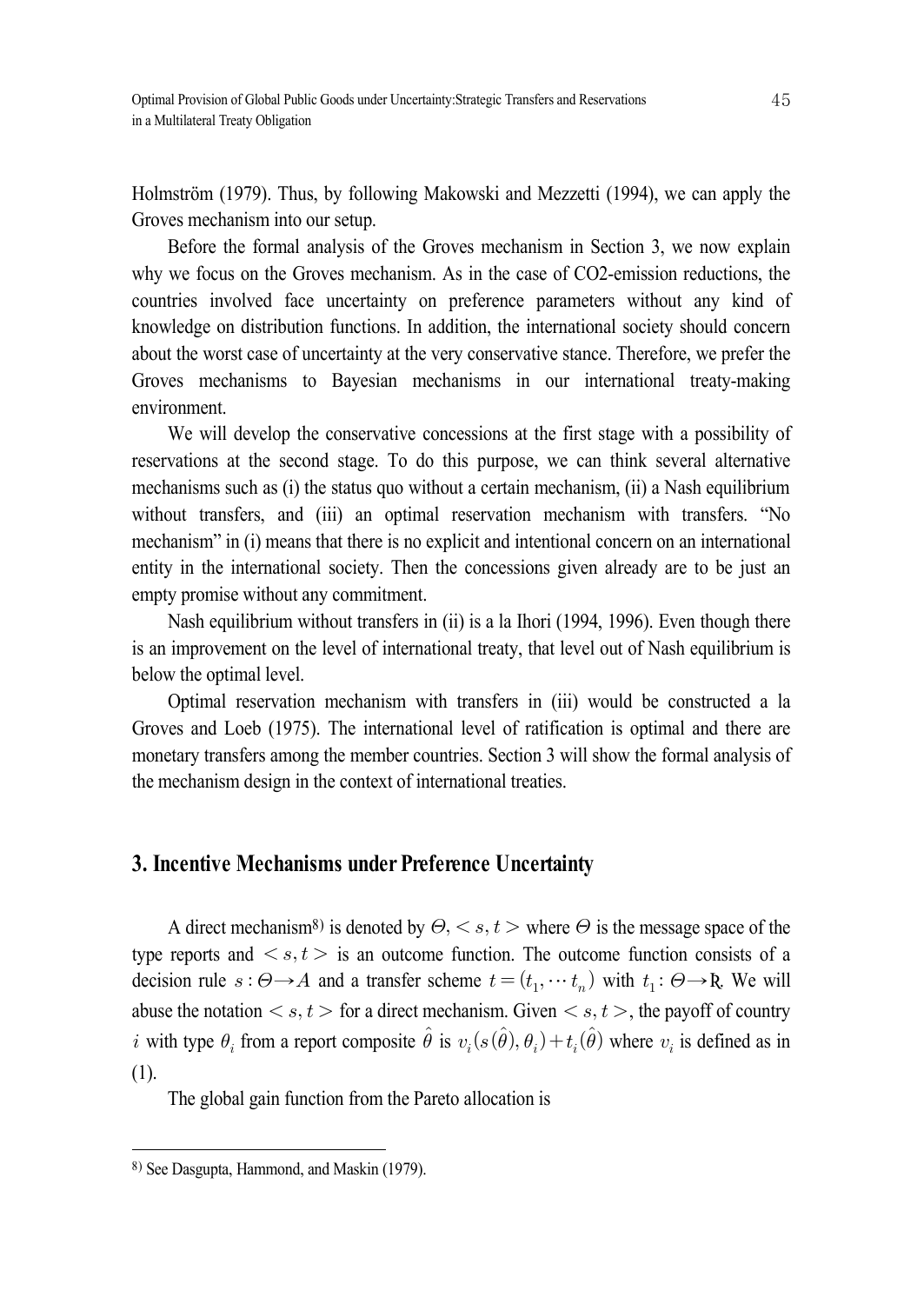$$
V(\theta) = \sum_{i} v_i((x(\theta), z(\theta)), \theta_i) = \left[ \sum_{i} \theta_i 1n(\frac{1}{p} \sum_{k} \theta_k) + \sum_{i} Y_i - \sum_{i} \theta_i \right]
$$
(2)

After a direct mechanism is installed and a true state  $\theta$  is realized, the countries face a direct revelation game where each member country submits her type to the international entity and the international entity decides the allocation based on the submitted type reports.

A mechanism  $\langle s, t \rangle$  is dominant-strategy incentive compatible (DSIC) if every country has the incentive to report her own type honestly regardless of the others' report schemes at any state, *i.e.*, for all *i*, for all  $\theta_{-i}$ , for all  $\theta_i$ , and for all  $\theta'_i$ ,

$$
v_i(s(\theta_{-i}, \theta_i), \theta_i) + t_i(\theta_{-i}, \theta_i) \ge v_i(s(\theta_{-i}, \theta'_i), \theta_i) + t_i(\theta_{-i}, \theta'_i)
$$
\n(3)

A decision rule s is *outcome-efficient* if  $\sum_i v_i(s(\theta), \theta_i) = V(\theta)$  for all  $\theta$ , that is, if it always realizes the global gain in (2). A mechanism  $\langle s, t \rangle$  is a first-best *dominant-strategy mechanism* if it is outcome-efficient and dominant-strategy incentive compatible.

Since our setup satisfies the convexity condition in Holmström (1979), we can use his result that a mechanism is a first-best dominant-strategy if and only if it is a Groves mechanism. Following Makowski and Mezzetti (1994), then, we can define the participation charge on country *i* at state  $\theta$  as the difference of *i*'s payoff in (3) from the global gain in (2);  $h_i(\theta) \equiv V(\theta) - v_i(s(\theta), \theta_i) - t_i(\theta)$  for all i and  $\theta$ . As well known, a mechanism  $\langle s, t \rangle$  is a Groves mechanism if it is outcome-efficient and its participation charge  $h_i(\theta_{-i})$  on country i is independent of i's type for each i. Then, country i's payoff from the participation into a Groves mechanism at state  $\theta$  is

$$
v_i(s(\theta), \theta_i) - t_i(\theta) = V(\theta) - h_i(\theta_{-i})
$$
\n<sup>(4)</sup>

Since each country's participation charge is non-distortionary lump-sum in Groves mechanisms, there is no incentive for any country to lie in the direct revelation game. Thus, the truthful revelation of the type for any country is guaranteed in Groves mechanisms.

One simple Groves mechanism is a mechanism with zero participation charges;  $h_i(\theta_{-i}) = 0$  for all i and for all  $\theta$ . Then each country's payoff would be equal to the global gain  $V(\theta)$  at each  $\theta$  by (4), we know that the zero-charge Groves mechanism incurs a deficit  $t_i(\theta) = V(\theta) - v_i(s(\theta), \theta_i)$  for country *i* at state  $\theta$ . The (*ex ante*) expected budget deficit for country  $i$  in the zero-charge Groves mechanism is then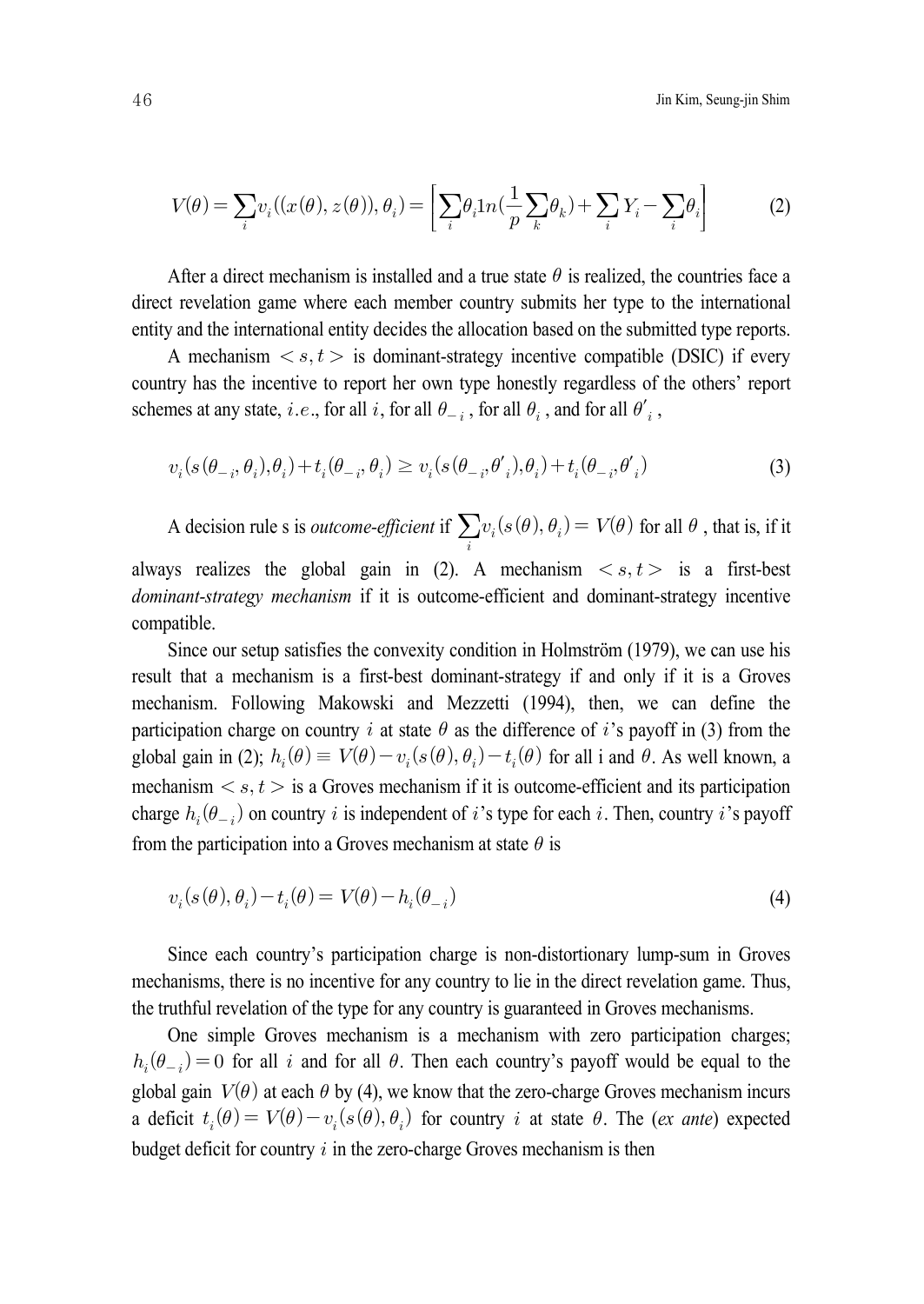Optimal Provision of Global Public Goods under Uncertainty:Strategic Transfers and Reservations in a Multilateral Treaty Obligation

$$
B_i \equiv E[V(\theta) - v_i(s(\theta), \theta_i)] = E\left[\sum_{j \neq i} \theta_j In(\frac{1}{p} \sum_k \theta_k) + \sum_{j \neq i} (Y_j - \theta_j)\right]
$$
(5)

A mechanism  $\langle s, t \rangle$  is ex post individual rational (EPIR) if its payoff is not negative for country *i* at state  $\theta$ , that is,  $v_i(s(\theta_{-i}, \theta_i), \theta_i) + t_i(\theta_{-i}, \theta_i) \ge 0.9$ 

Then, by (4), we get  $V(\theta) \ge h_i(\theta_{-i})$  for country *i* at state  $\theta$ . Now we may have the ceiling of the lump-sum charge for the international entity facing the EPIR condition. Since the international entity does not directly observe country  $i$ 's type, the maximal amount that the international entity can charge on country  $i$  without violating country  $i$ 's EPIR condition is, by using (4),  $c_i(\theta_{-i}) = \min_{\theta_i} \{ V(\theta) \}$  for all  $\theta_{-i}$ ; That is, the minimal payoff given the other countries' reports. Then, the (*ex ante*) expected lump-sum charge without violating country  $i$ 's EPIR condition is

$$
C_i = E[c_i(\theta_{-i})] = E\left[\sum_j \theta_j In(\frac{1}{p}(\sum_k \theta_k + \underline{\theta}_i)) + \sum_k Y_k - \sum_{k \neq i} \theta_k - \underline{\theta}_i\right]
$$
(6)

(5) and (6) might be interpreted as two edges of a `benefit-charge' analysis in that for each country the international entity measures the benefit from the zero-charge Groves mechanism and levies the corresponding lump-sum charge for her.

In plain terms, an annoying problem in the literature of Groves mechanisms is how to fairly divide the expected surplus from the mechanism. For economic environments of smaller size than in the classical mechanism design area, Makowski and Mezzetti (1994) obtain a necessary and sufficient condition for the existence of the efficient dominant-strategy mechanism with EPIR and EABB;  $\sum_i C_i \ge \sum_i B_i$ .

We observe that their mechanism incurs the equal division of the surplus from the Groves mechanism into the member countries. However, in many cases, the equal division of the surplus from the Groves mechanism does not guarantee a kind of fair division especially when the conditions of the countries are not the same. For example, in the case of CO2-emission reductions in the UN Framework Convention on Climate Change (UNFCCC), the equal division of the potential surplus from the international agreement is both inadmissible and unfair. The current debate around the Kyoto Protocol is focused on how to fairly divide the future benefit from the agreement in the face value of the present cost burdens. As Burniaux et al (2009) clearly indicates, the current debate for the

<sup>9)</sup> We assume that the outside option payoff of any country i at any state is exogenous and normalized to zero as usual in the literature of the international public goods.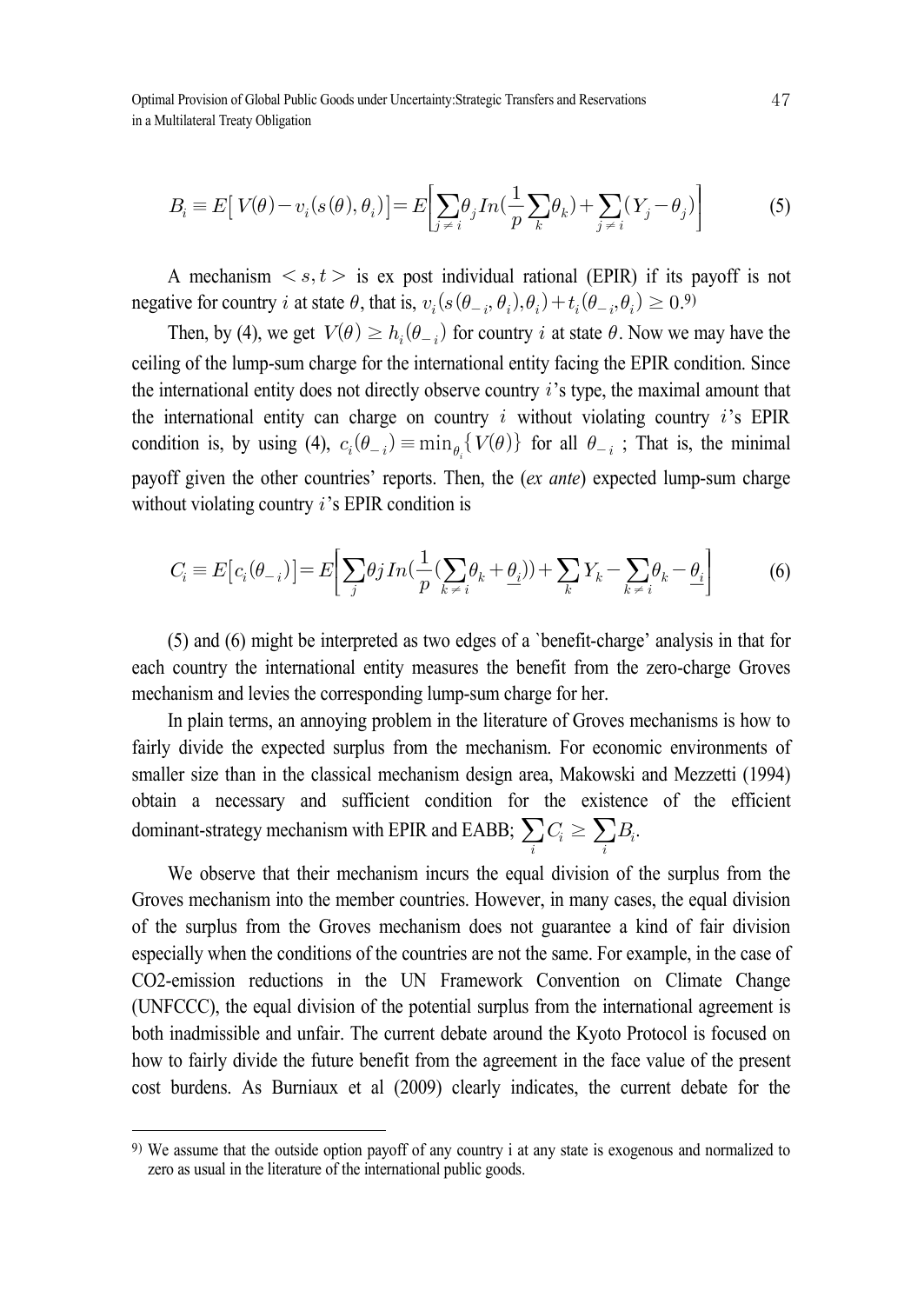$CO2$ -emission reductions is formalized in the so-called WITCH model<sup>10)</sup> by using the non-cooperative game framework and the Nash equilibria in the dynamic WITCH model are pervasively considered. The fundamental question in Burniaux et al (2009) is how to divide the benefit of the model fairly so that the participation rate would be increased.

The equal division of the expected surplus in the mechanism of Makowski and Mezzetti (1994) could not be accepted among the participating member countries when the mechanism is installed because the equal division does not consider the difference among countries. In the case of CO2-emission reductions, there are lots of differences such as technologies, preferences, resources, and policies among nations. In particular, there is a trend to distinguish the developed countries from the developing ones. The main question would be how to incorporate the difference in countries into the international treaty about the CO2-emission reductions.

We introduce an alternative surplus-division method; a proportional division. While

the equal division is related with *ex ante* budget balanced-ness (EABB),  $\int$  $\sum_i$  $\overline{n}$  $t_i(\theta)$ 1  $\rfloor$  $|=0,$ 

the proportional division is related with a stricter condition of budget balanced-ness; zero expected net transfer.

A mechanism  $\langle s, t \rangle$  is zero expected net transferred (ZENT) if  $E[t_i(\theta)] = 0$  for each  $i$ . Obviously, the ZENT condition is stronger than the EABB condition. While EABB ensures that there is no inflow of budget from outside in average, ZENT ensures that there is no unfair inflow or outflow of budget within the member countries in average. ZENT guarantees that each member country in average receives the potential net gain according to her status from the installation of the international treaty. Thus, we apply the proportional division according to the condition of ZENT.

As Makowski and Mezzetti (1994) obtain a necessary and sufficient condition  $\sum_i C_i \geq \sum_i B_i$  for the existence of the efficient dominant-strategy mechanism with EPIR and EABB, now we propose a necessary and sufficient condition for the existence of an efficient dominant-strategy mechanism with EPIR and ZENT as in Proposition 1.

**Proposition 1:** There exists an international entity which is first-best dominant-strategy incentive compatible (DSIC), ex post individual rational (EPIR), and zero-expected net-transferred (ZENT) if  $E[c_i(\theta_{-i})] \ge E[V(\theta) - v_i(s(\theta), \theta_i)]$  for all i.

<sup>10)</sup> For the details of the dynamic WITCH(World Induced Technological Change Hybrid) model, see Burniauz et al (2009).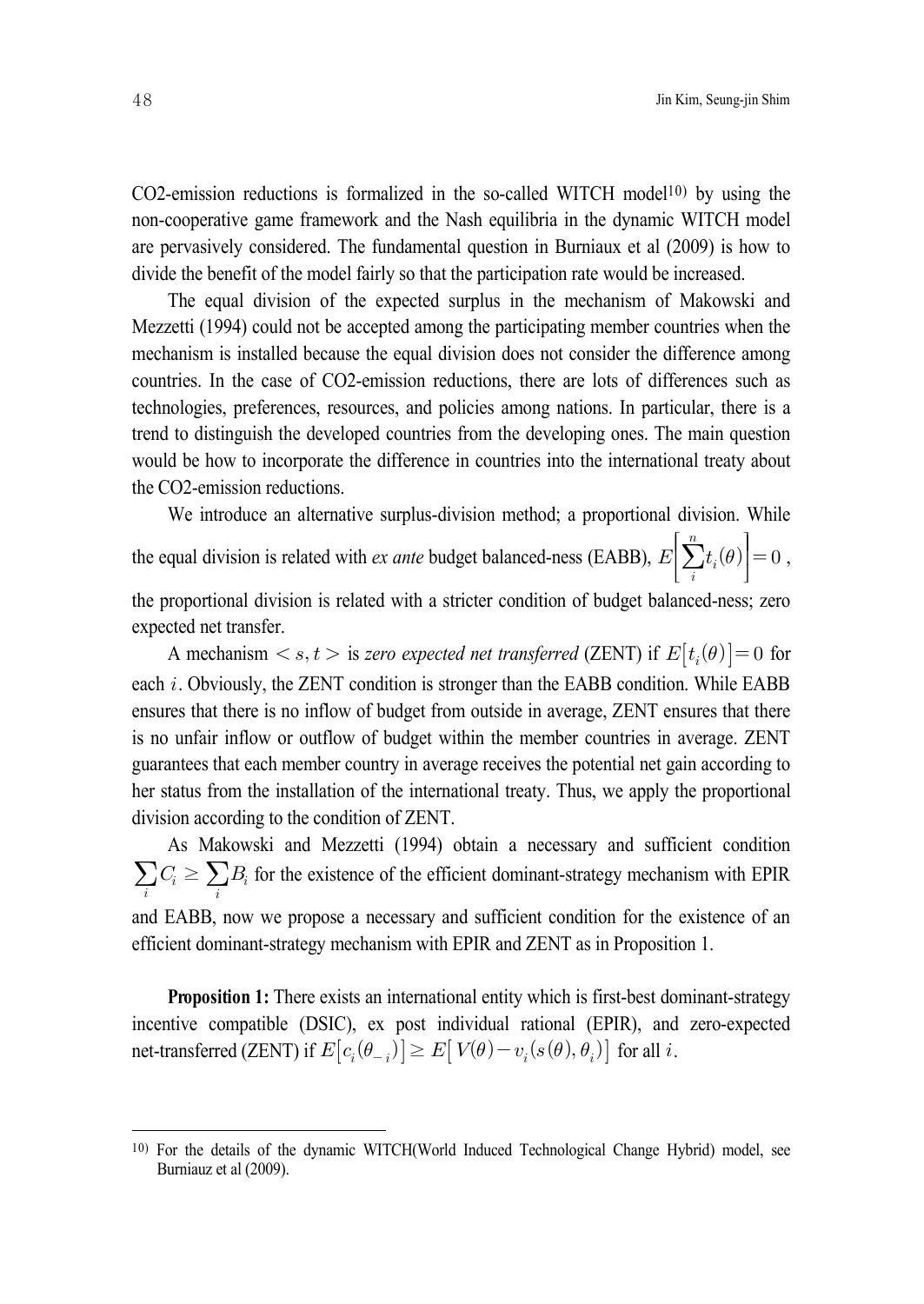Optimal Provision of Global Public Goods under Uncertainty:Strategic Transfers and Reservations in a Multilateral Treaty Obligation

**Proof:** (If) Define a transfer scheme t by  $t_i(\theta) = V(\theta) - v_i(s(\theta), \theta_i) - c_i(\theta_{-i}) + K_i$ for all i and  $\theta$ , where  $K_i = E[c_i(\theta_{-i})] - E[V(\theta) - v_i(s(\theta), \theta_i)] \ge 0$ . Then,  $\lt s, t$ is a Groves mechanism. It's trivial to check out EPIR and ZENT.

(Only if) By the result of Makowski and Mezzetti (1994), it suffices to show that  $E[t_i(\theta)] = 0$  for all i. By definition,  $E[t_i(\theta_i)] = 0$  for all i. Q.E.D.

The import of the proof in Proposition 1 is the sufficiency part. The proof still holds even when the type set of each member country is different and the distribution on it is diverse. In the setup of common type sets, the equal division of Makowski and Mezzetti (1994) and the proportional division of ours are the same, though. However, when the type sets are diverse among the member countries, our proportional division is dominant to their equal division in the sense that our proportional division is acceptable since it guarantees a kind of fairness in the international society.

## **4. Implications**

#### *4.1. The Existence of Optimal Mechanisms*

The above conditions in Proposition 1 bring forth the range of the consumption level of non-GPG for the existence of the incentive mechanism in the two-country case; for EABB with (7) and for ZENT with (8), respectively. **nal Mechanisms**<br>in Proposition 1 bring<br>nce of the incentive 1<br>IT with (8), respectivel<br> $\left[ (\frac{\theta_1 + \theta_2}{(\theta_1 + \theta_1)(\theta_2 + \theta_2)} \right]$ 

$$
\overline{x_1} + \overline{x_2} \ge N \equiv E \left[ In \left[ \left( \frac{\theta_1 + \theta_2}{(\theta_1 + \underline{\theta_1})(\theta_2 + \underline{\theta_2})} \right)^{\theta_1 + \theta_2} \right] \right] \tag{7}
$$

$$
\overline{x_1} + \overline{x_2} \ge N \equiv E \left[ In \left[ \left( \frac{\theta_1 + \theta_2}{(\theta_1 + \theta_1)(\theta_2 + \theta_2)} \right)^{\theta_1 + \theta_2} \right] \right]
$$
\n
$$
\overline{x_i} \ge N_i \equiv E \left[ In \left[ \left( \frac{(\theta_1 + \theta_2)^{\theta_j}}{(\theta_j + \theta_j)^{\theta_1 + \theta_2}} \right) \right], \text{ where } i, j = 1, 2 \text{ and } i \ne j \right]
$$
\n(8)

with  $\overline{x_i} = Y_i \theta_j$  being the maximum consumption level of non-GPG of country i.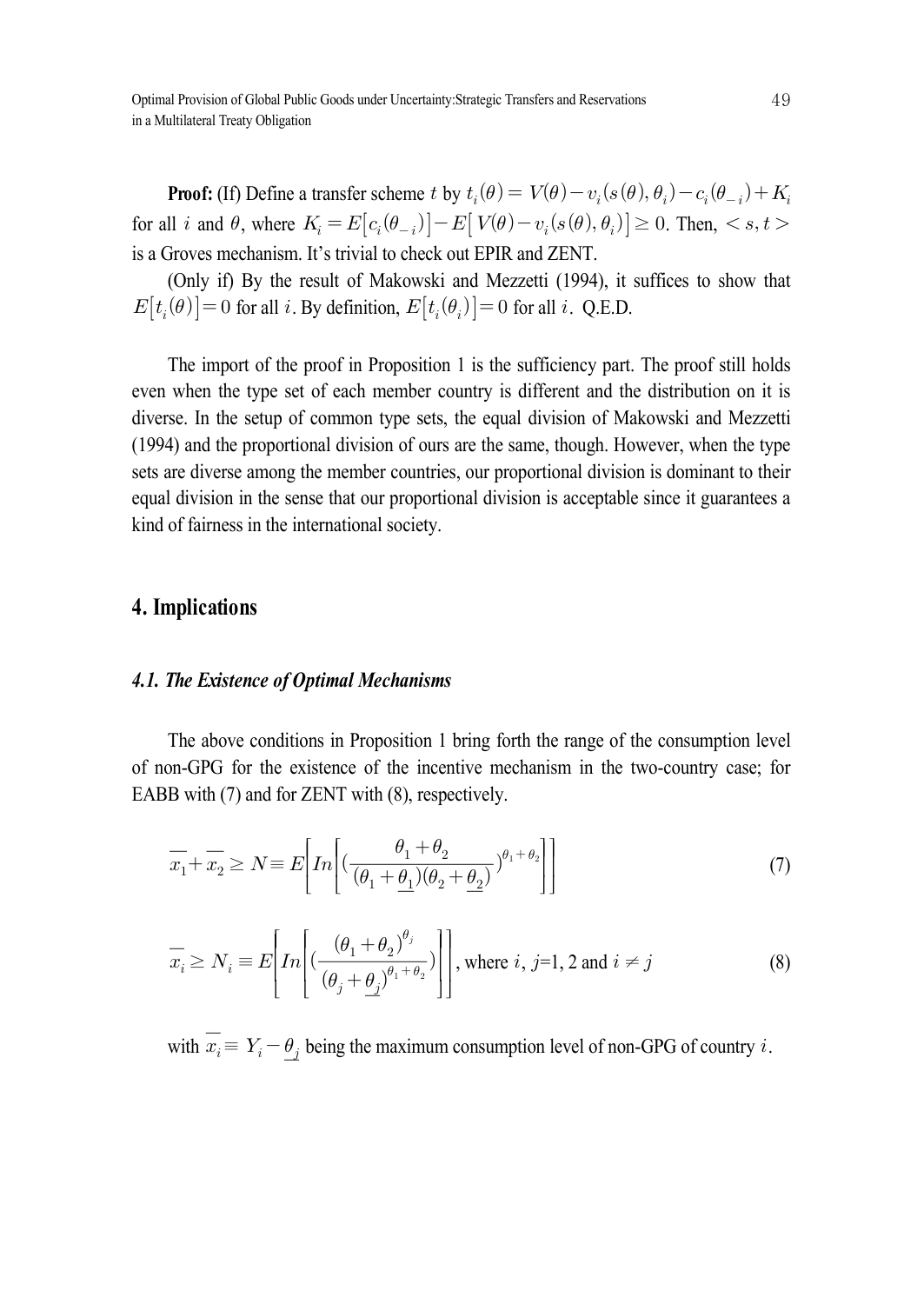

From (7) and (8), we admit that not only the global consumption level is important, but also each country's consumption level must be large enough to match the condition for the existence of the international treaty. This observation matters for understanding the current trend of awareness on GPGs as each country's income increases.

On the other hand, the critical values representing the range of consumption levels are determined by the parameters of utility functions. Under preference uncertainty, the absolute level of private consumption is an important criterion for establishing an efficient international entity with incentive compatibility and individual rationality.

## *4.2. Optimal/Universal Reservation Level*

The merit of our model and mechanism is that we could explain the co-existence of concessions and reservations in reality in the meaningful way. For example, we may explain why the implementation of the Kyoto Protocol gets lough as the number of the participating countries increases. As the countries with different preferences and resources get involved into the new expansion of the protocol at the stage of reservations, we would admit that the conservative concessions at the stage of concessions might be critical to remain as the agreement on the protocol.

There is an alternative way to explain concessions and/or reservations. That is to calculate, at one time, the optimal level of concessions in the framework of mechanism design. However, it is highly likely that there is usually the mixture of concessions and reservation in reality.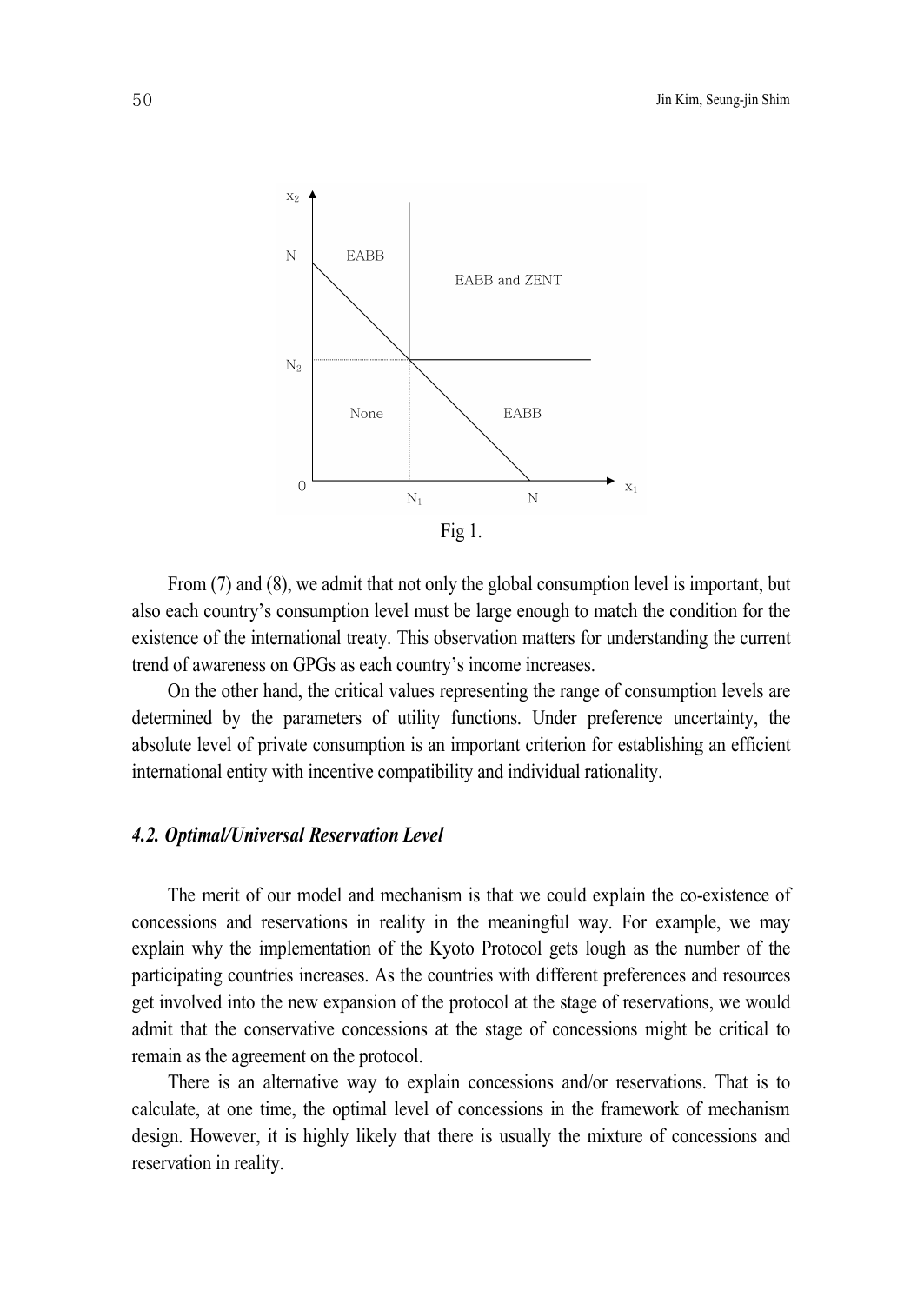Our interpretation of the reservations in international treaties has two concepts. On the one hand, related with Fon and Parisi (2003), there is an intra-country reservation, which is the level of openness to the international concessions. Our result would be directly concerned with that intra-country level of reservation in the model of a continuum of concession levels.

On the other, related with Barrett (2001), we may think of an inter-country reservation, which is a kind of "take it or leave" decision for each country. We could discuss a way of thinking our analysis to this inter-country reservation in the framework of two groups of countries with different income levels.

#### *(1) Optimal Reservation Level: Intra-country Reservations*

The reservation level at the stage of ratification is defined as

$$
r_i(\theta) \equiv \overline{z_i}(\theta) - z_i(\theta) = \frac{1}{p}(\overline{\theta}_i - \theta_i)
$$
\n(9)

where the first term,  $\overline{z_i}(\theta)$ , is given by the commitment of concessions and the second,  $z_i(\theta)$ , is the optimal level of concessions evaluated by the analysis.

The first term in (9) is the concession level in the treaty at the stage of concessions. It is just agreed at the most conservative stance. The second term is the final level of concessions in the treaty at the stage of ratification. It is agreed at the optimal level through negotiations. The difference  $r_i(\theta)$  is the optimal reservation level, which would be observed in reality with variations from uncertain noisiness.

The important question in Fon and Parisi (2003) is that how to establish an incentive compatible mechanism to obtain the optimal level of reservations. Compared with Fon and Parisi (2003) with complete information, we consider incomplete information. Our analysis permits many countries more than two while their main concern is bilateral treaty contents.

#### *(2) The Universal Reservation: Inter-country Reservations*

The critical question in Barrett(2001) is that how does the introduction of side payments in the Montreal Protocol make it possible to establish a universal reservation and to promote to the formation of a universal agreement on a treaty. By using our analysis with a minor addition, we can discuss the meaning of Barrett(2001)'s conclusion.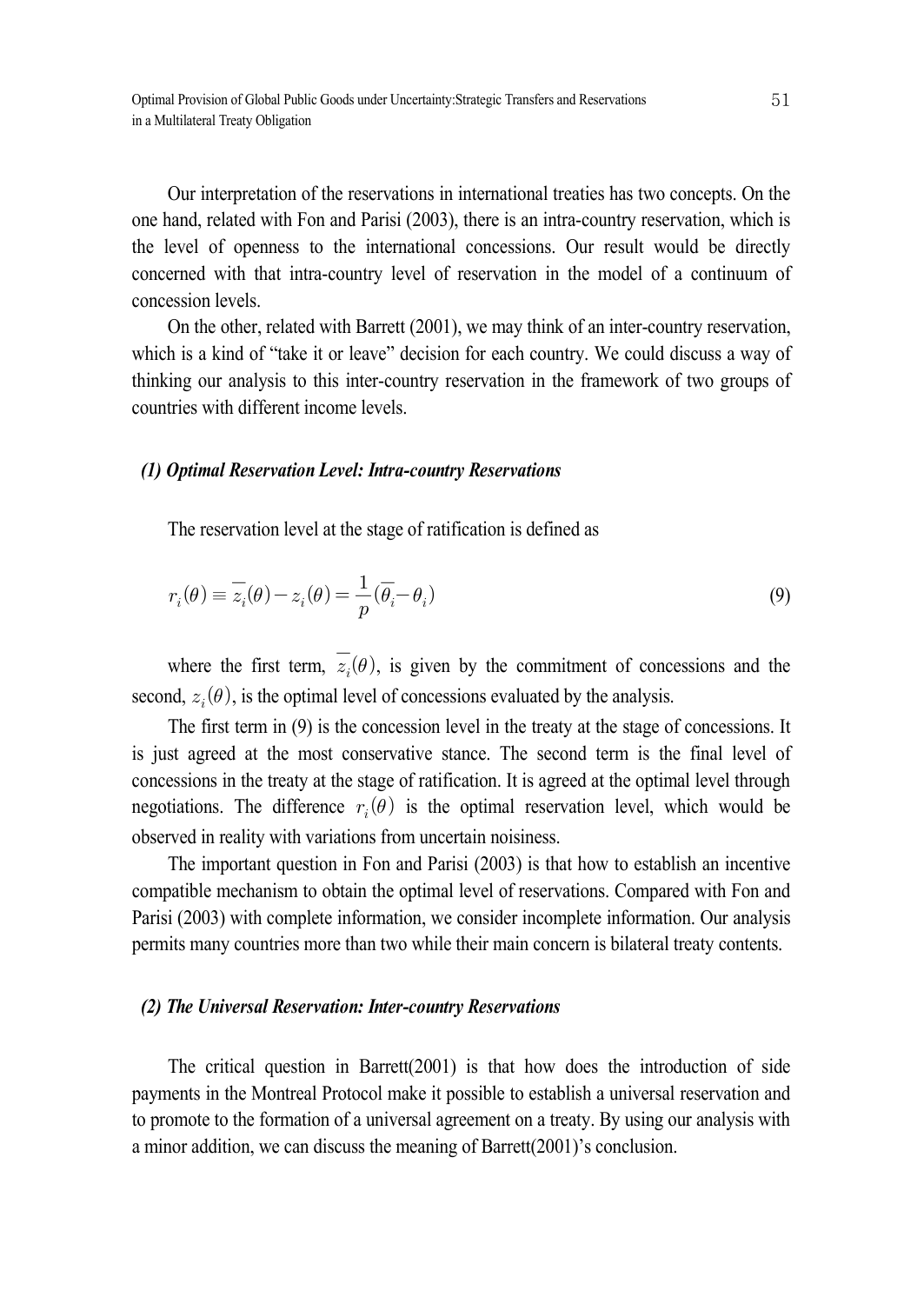We assume that there are  $l$  countries with the equation (8) being satisfied,  $m$  countries with the equation (7) not being satisfied but the equation (8) being satisfied. Then, (i) it is possible that the former  $l$  countries could form a treaty on concessions without the latter  $m$ countries' participation. However, (ii) it is also possible that all the countries make a treaty on concessions with a possible later reservation.

There are several reasons for preferring the latter method. Firstly, the universal concessions with all the countries make it easy to introduce more concessions and reservations with transfers than a treaty of concessions with a small number of countries. Sunk in the treaty, the rich countries would listen to and meet the poor countries, and become more generous to the problems of the poor. Secondly, there would be an additional possibility of treaty in the sense of budget balance in the international entity. The universal treaty may promote the conventions and meetings among its member countries so as to increase the probability of the mechanisms with ex ante budget balancedness in (7) even when there is no possibility of the mechanisms with zero expected net transfer in  $(8)$ .

## **5. Conclusion**

We propose the optimal mechanism with monetary transfers by which we could understand international treaties over GPGs in the viewpoint of concessions and ratifications. Even though the mechanism could be finalized as the optimal level of contributions according to the mechanism with proportional division of the surplus in average, the decomposition of the contributions into concessions and ratifications could be supported both by the introduction of the Vienna Convention in the international society and by the new approach of the international arena for the universal participation over GPGs.

Theoretically speaking, we propose an alternative division method of the potential surplus from the international treaty over GPGs in contrast to the literature of Groves mechanisms. Our proportional division of the surplus summarized in the ZENT condition reflects a kind of fairness in the sense that the country with higher preference parameter values for global public goods may receive larger surplus in a proportional way eventually in average from the combination of allocations and transfers designed by the international entity. Thus, our method of surplus division satisfies a fairness concept which is highly regarded as goodness in the international society. Especially in the case of CO2-emission reductions, every country needs to be regarded as a sovereign entity which may receive fairly the proportional potential surplus from the international cooperation.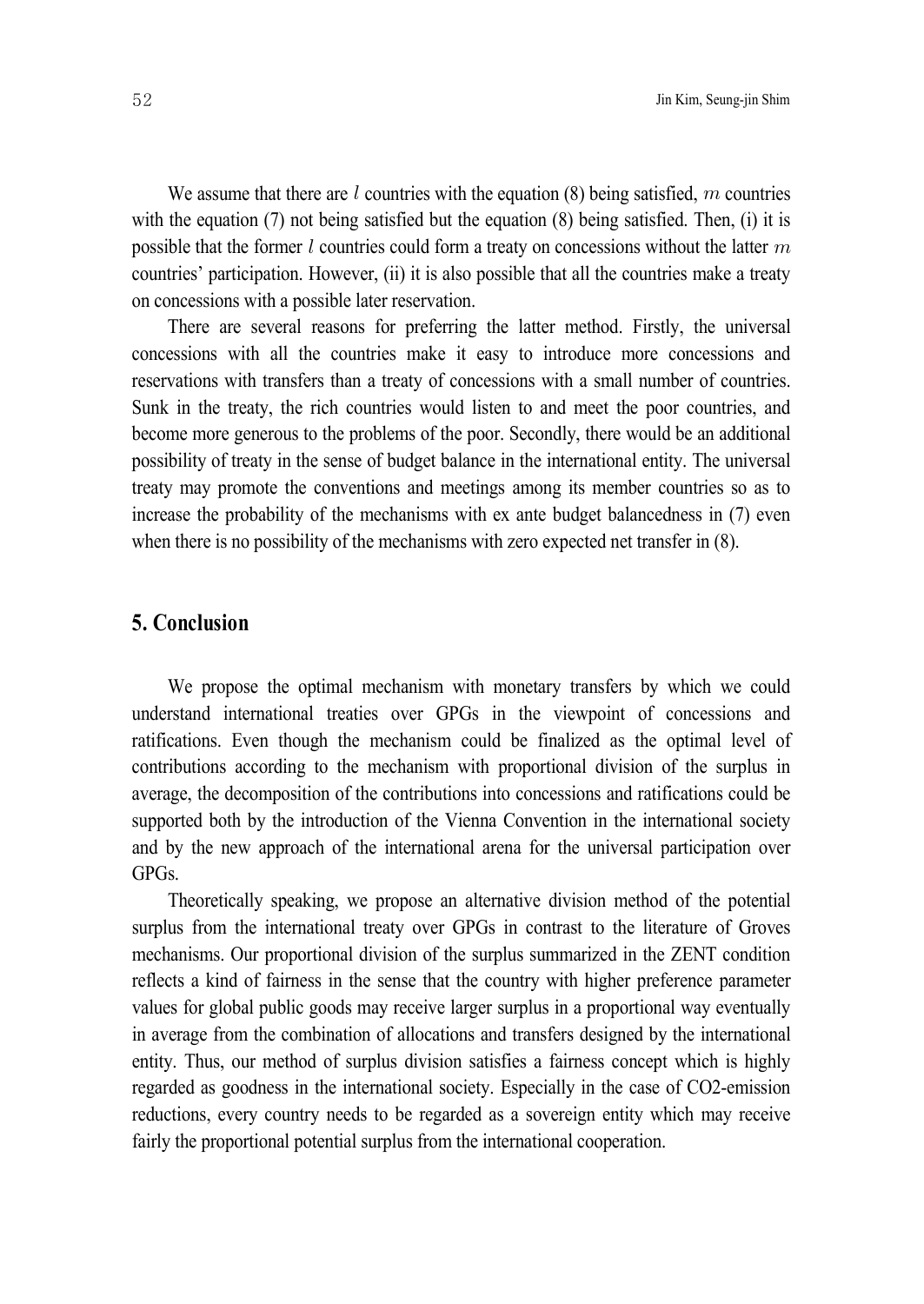This paper departs from Makowski and Mezzetti(1994) in that we assume the difference in type sets from country to country. Because of that difference of type sets, our ZENT condition becomes genuinely stricter than their EABB condition. And, our ZENT condition is meaningful in the international society with member countries which have sovereign powers.

This paper, on the other hand, suggests a seminal model of mechanism design for the cases of international treaties by introducing incomplete information on the characteristics or types among the member countries. Even though Fon and Parisi(2003) introduce concessions, ratifications, and reservations with a kind of economic model, their model is lack of uncertainty and deals with two nations. Our model in this paper lay a foundation for the general and unified framework to many GPGs including environmental issues, epidemic issues, and spillover issues. This new framework for incomplete information would be used for many cases of GPGs. For example, we may think of a regional problem with externality for several countries.

This paper has several limitations. Firstly, we select the outside option payoff as exogenous value and normalize it as 0. Surely, the outside option payoff could be calculated endogenously in some cases. However, the calculation from the endogeneity of outside option in our setup is technically hard because of the diversity of type sets in international treaty-making environment for GPGs. Secondly, we introduce general case of n countries into our setup. More specific result would be possible for the case of regional public goods with several countries. Thirdly, we use quasi-linear welfare functions. More general functions could be the object of another paper.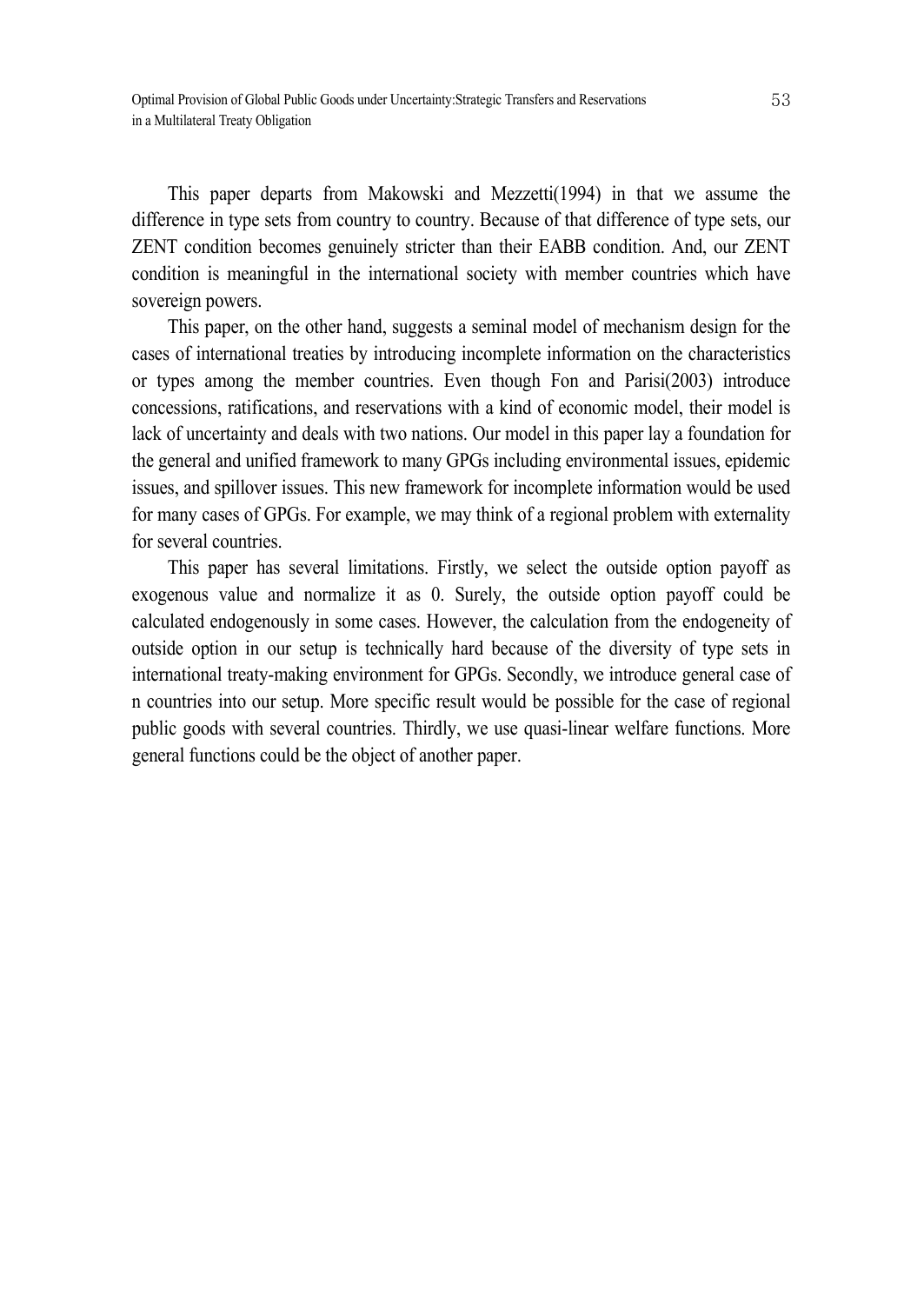## **References**

- Barrett, S. (2001). International cooperation for sale, *European Economic Review* 45: 1835-1850
- Burniaux, J. M., Chateau, J., Dellink, R., Duval, R. and Jamet, S.(2009) The economics of climate change mitigation: How to build the necessary global action in a cost-effective manner, OECD
- Dasgupta, P. S., Hammond, P. J. and Maskin, E.S.(1979). The implementation of social choice rules: Some general results on incentive compatibility, *Review of Economic Studies* 46: 185-216
- Ferroni M. and Mody A.(2002). *International Public Goods; Incentives, Measurement, and Financing,* The World Bank
- Fon V. and Parisi F.(2003). The Hidden bias of the Vienna Convention on the law of treaties, Law and Economics Working Paper Series 03-20, George Mason **University**
- Groves, T. and Loeb M.(1975). Incentives and public inputs, *Journal of Public Economics* 4: 211-226
- Holmström, B. (1979). Groves schemes on restricted domains, *Econometrica* 47: 1137-1144
- Ihori, T. (1994). Strategic transfers and private provision of public goods, *Journal of Public Economics* 57: 489-505
- Ihori, T. (1996), International public goods and contribution productivity differentials, J*ournal of Public Economics* 61: 139-154
- Kaul, I., Grunberg, I. and Stern, M.(1999). *Global Public Goods: International Cooperation in the 21 st Century*. New York and Oxford: Oxford University Press